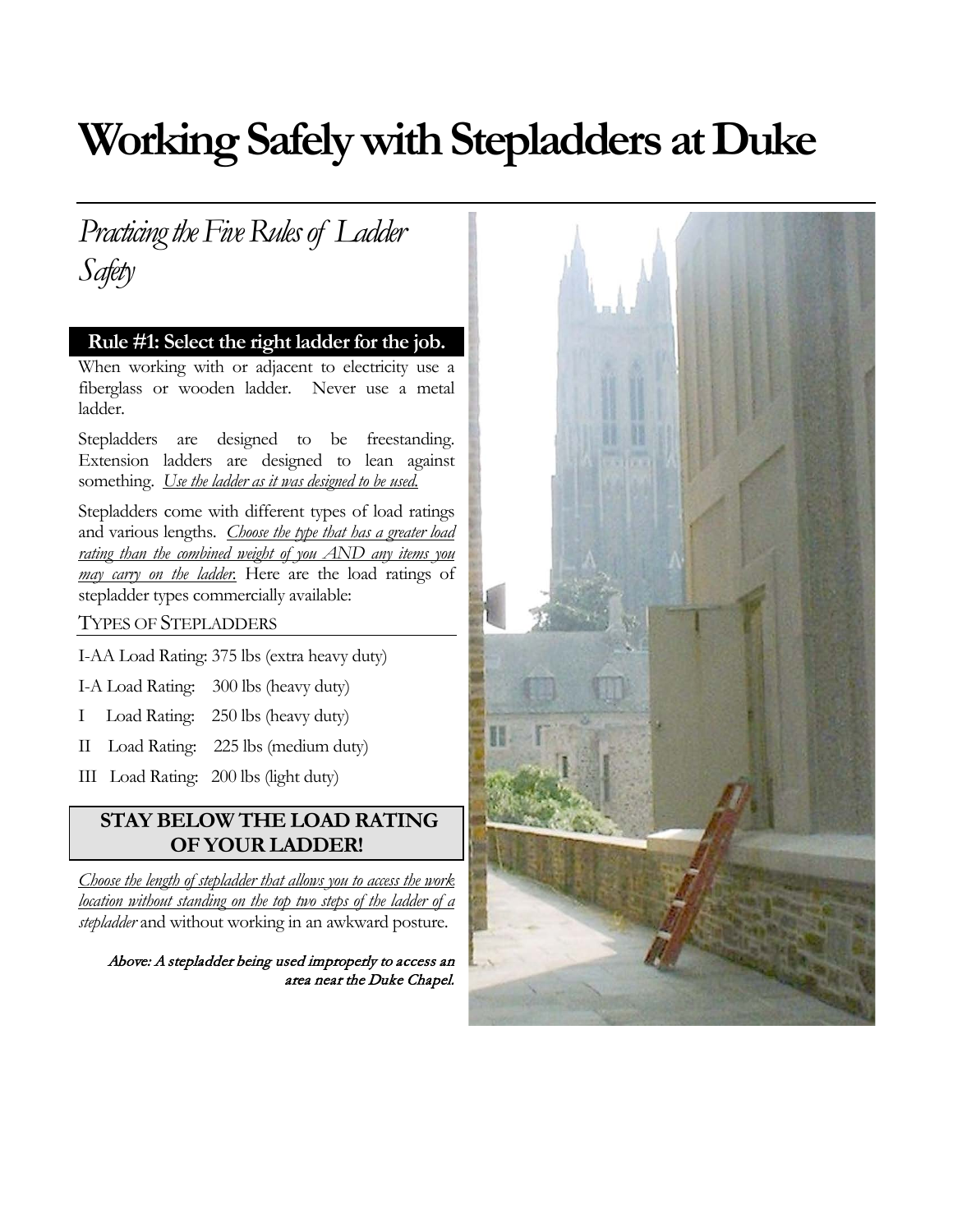

Always practice ladder safety! Cheat a little and you could lose a lot.



Above: A crack is discovered on the top step of a ladder that had been used improperly. The top step is not for

# **DO NOT STAND ON THE TOP TWO STEPS OF A STEP LADDER!**

### **Rule #2: Inspect the ladder before you use it.**

Before using a stepladder AND after it has been abused in any way (e.g. fallen over, etc.) it MUST be inspected.

Check to ensure that:

- All steps are free of oil, grease, dirt, etc.
- All fittings are tight.
- No protrusions could cause cuts or scratches.
- Spreaders or other locking devices are in place.
- Non-skid safety feet are in place.
- There are no structural defects and all support braces are intact.

Any stepladder found to have a defect should be tagged **DANGER – DO NOT USE** and removed from service until repairs can be made, or it can be destroyed.

### **Rule #3: Set up the ladder with care.**

Check to ensure that the ladder is placed on a level surface that is free from any substances that may cause slipping.

Check to ensure that the spreaders are fully opened and in the "locked" position.

#### **Rule #4: Climb and descend ladders cautiously.**

Climb and descend the ladder while facing it and maintaining at least three point contact.

Carry tools on a tool belt AND/OR raise and lower other items with a hand line.

Do NOT climb the backside of a stepladder or allow other employees to do so.